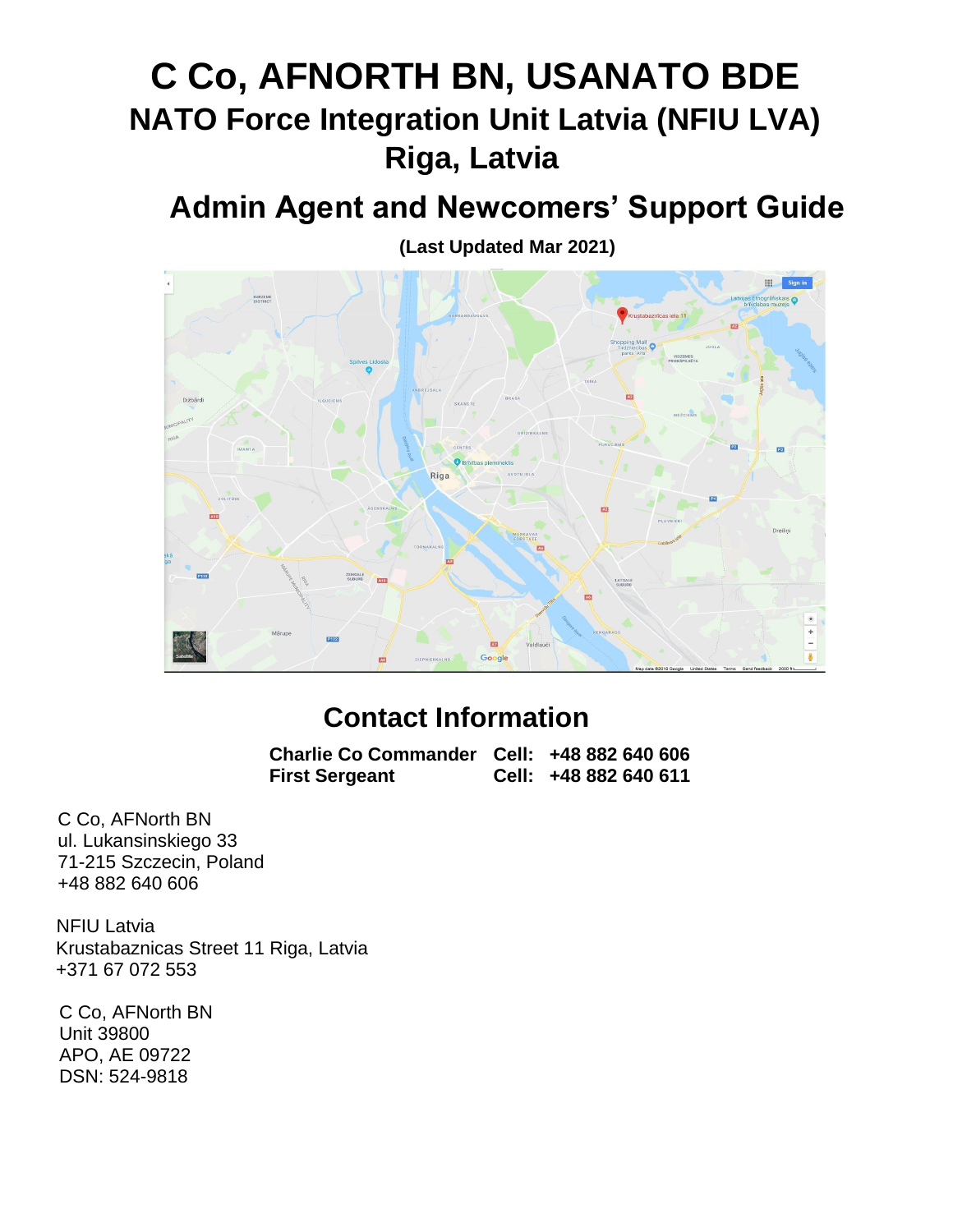### **Welcome**

I would like to take this opportunity to welcome you to Charlie Company, Allied Forces North Battalion (AFNORTH), and United States Army North Atlantic Treaty Organization (USANATO) Brigade. We have a very unique organization. Our company is located Szczecin, Poland. The Battalion Headquarters is in Mons, Belgium and the Brigade Headquarters is in Sembach, Germany.

Our mission is to enhance the well-being of individual Soldier and Family readiness through human resources, training and logistical support. C Co HQs delivers support to members assigned to Poland, the Baltics, Czech Republic, Hungary and Slovakia.

You are further assigned to NATO Force Integration Unit Latvia in Riga, Latvia. So we are better prepared to receive you, keep us abreast of changes to your arrival date. Your sponsor's contact information is in you welcome letter. Your sponsor will be assisting to make your transition as seamless as possible. Please inform him or her of any special requirements (i.e., pets, housing or medical needs).

All Family members, of qualifying age and Command Sponsored are required to travel with a no-fee passport. We also highly encourage you to hand-carry your training records, obtain "**copies**" of your medical and dental records, and documents required to in-process (i.e., PCS orders, DA Form 31, marriage certificate, birth certificate(s) for the children, household goods, vehicle shipping documents, and travel expense receipts). Also, it is best to bring at least 90 days of prescribed medication until you are enrolled in the TRICARE Overseas Program Prime Remote (TOP PR).

To financially prepare for this move, it will be important to allocate savings to cover initial PCS expenses upon arrival. These expenses will include housing security deposit, first month rent, realtor fee, fuel ration deposit, immediate-use household goods, annual insurance premium payment, vehicle inspection, registration and repairs, utility and internet deposits and cellular phone contracts. These initial costs can be in excess of \$7,000. You don't need to bring your \$7K funds in paper cash, but it is important that you can access it via bank transfers or ATM withdrawals immediately upon arrival. Advances for housing security deposit and first month rent are available through the finance office, and Soldiers are encouraged to learn about the Army Emergency Relief Fund if supplemental funding is required outside of your budget. After inprocessing is complete, vouchers for reimbursable expenses, Move-In Allowance and Dislocation Allowance can be submitted. Please note, these payments may take several weeks to process into your account.

Below is a highlight of what you can expect at your country of assignment. The information here is not all inclusive and may change over time. It is especially important to check and verify a country's requirement for passport and visa.

### **Challenges associated with this remote location**

Procuring US equivalent standards of medical care, education for school aged dependents and overall quality of life are three of the foremost challenges that come with being posted at this remote location. Most quality of life services including housing leases, auto services, utility bill management, banking and cellular or internet require local language translation support.

### **Routine Admin Support**

All admin support such as actions, awards, evaluations, DD Forms 93, SGLV, leave and passes, SRB updates, rating scheme, MEDPROS updates, FVAP, and all other routing HR related actions are handled by the National Support Element (NSE) which is the company headquarters at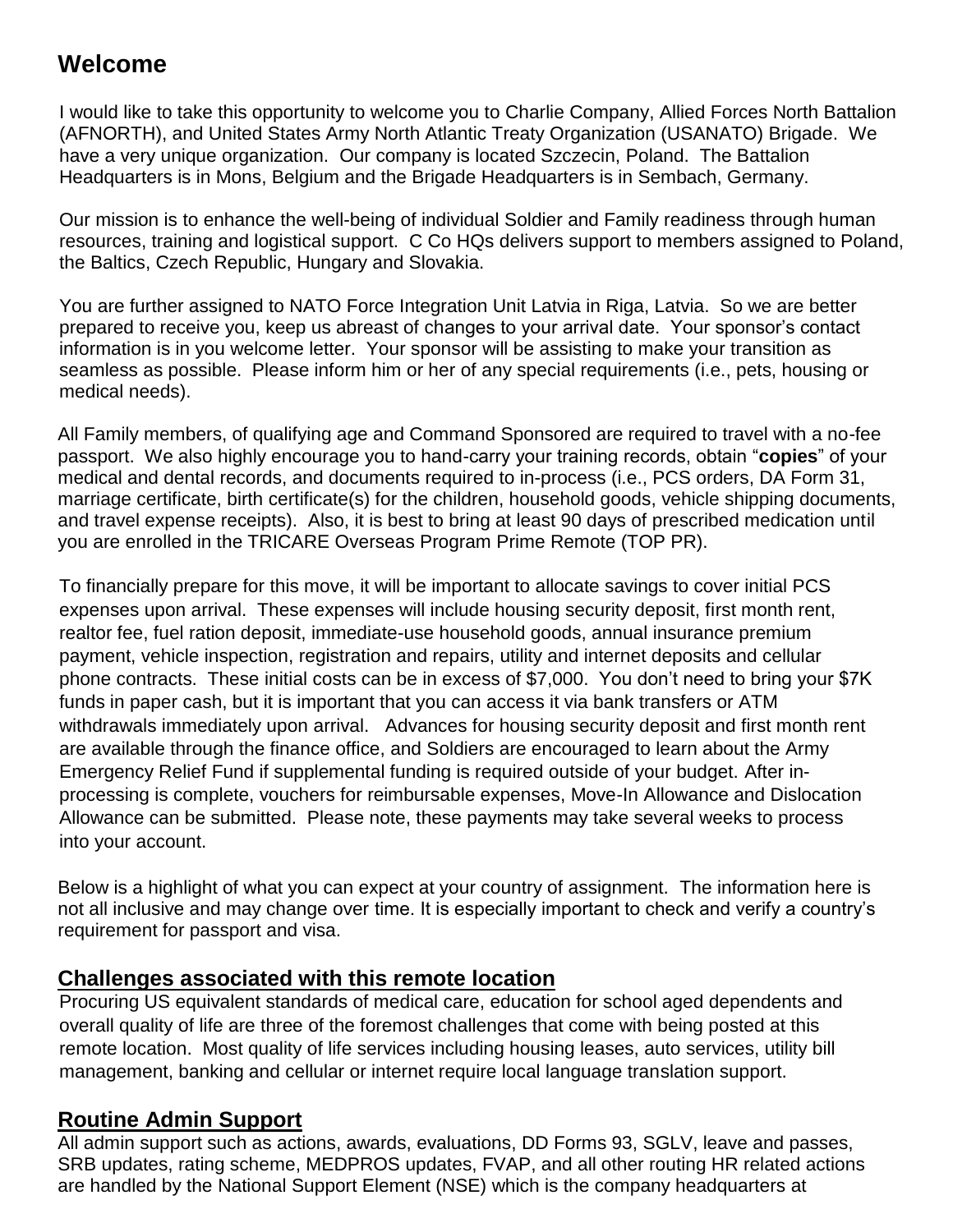Szczecin. The NSE supports their assigned personnel and BN's mission by ensuring individual Soldier and Family Readiness through administrative, HR, logistics, operations, and communications support. They receive direct guidance from company leadership. NSE personnel will coordinate with the supporting Company and BN headquarters for all national support requirements for Army personnel.

### **In-processing**

C Company HQs NSE will issue you an in or out-processing checklist. You will need to coordinate with your local NSE to ensure all requirements are met for these actions. Please follow each of the steps in the checklist and work closely with your sponsor and C Co NSE in submitting your required documents to start/stop your overseas entitlements, and establish your network access (in the USRAEUR domain). Your NATO installation will also have their own in/out-processing requirements with each staff section (J1, J2, J6, etc).

### **Resources**

### **Garrison Support**

US Army Garrison Bavaria – Grafenwoehr Germany Training Area is the closest Army Installation to Eastern European/Baltic countries. Often, C Co personnel will visit the DEERs office, Health and Dental Clinic, Passport Office, Finance, Housing Office, MWR, PX and Commissary. C Company HQs NSE staff will be sending your in or out-processing documents to each respective offices during your transition. Ensure that you include the C Company HQs NSE on all communication when in or out-processing in order to ensure proper accountability. C Co utilizes USAG Bavaria as our servicing installation.

### **Medical/Dental**

You are required to complete all PHA and dental requirements prior to arriving to the unit. Requirements include annual PHA, dental exam, immunizations, HIV, etc.

Dental care for the Soldiers must be done on the local economy through TRICARE International SOS (ISOS). Family members will receive dental care through enrollment in the TRICARE Overseas Dental Program managed by United Concordia.

TRICARE Overseas Program Prime Remote provides health care through International SOS to Active duty Service Members (ADSMs) and command sponsored Family members residing with them in designated overseas locations.

Website:<http://www.tricare.mil/PLANS/HealthPlans/TPRO.aspx>

Phone number: +44-20-8762-8384

Family members will need to be enrolled in TRICARE Overseas Program Prime Remote. It is best to contact the TRICARE Service Center at +44-20-8762-8384 to enroll by phone.

Soldiers and Family members will be referred to local health care providers by International SOS. International SOS maintains a list of local hospitals, clinics, and providers who speak English. However, once you arrive at your scheduled appointment, it will not be guaranteed that you will be speaking to and English-speaking receptionist or nurse. ISOS can provide live translations during your appointment, via telephone, if coordinated prior to your visit.

C Co will provide you with the specific instructions on how to complete your PHA online and over the phone.

In certain instances when specialty care is not found in the local community, ISOS will refer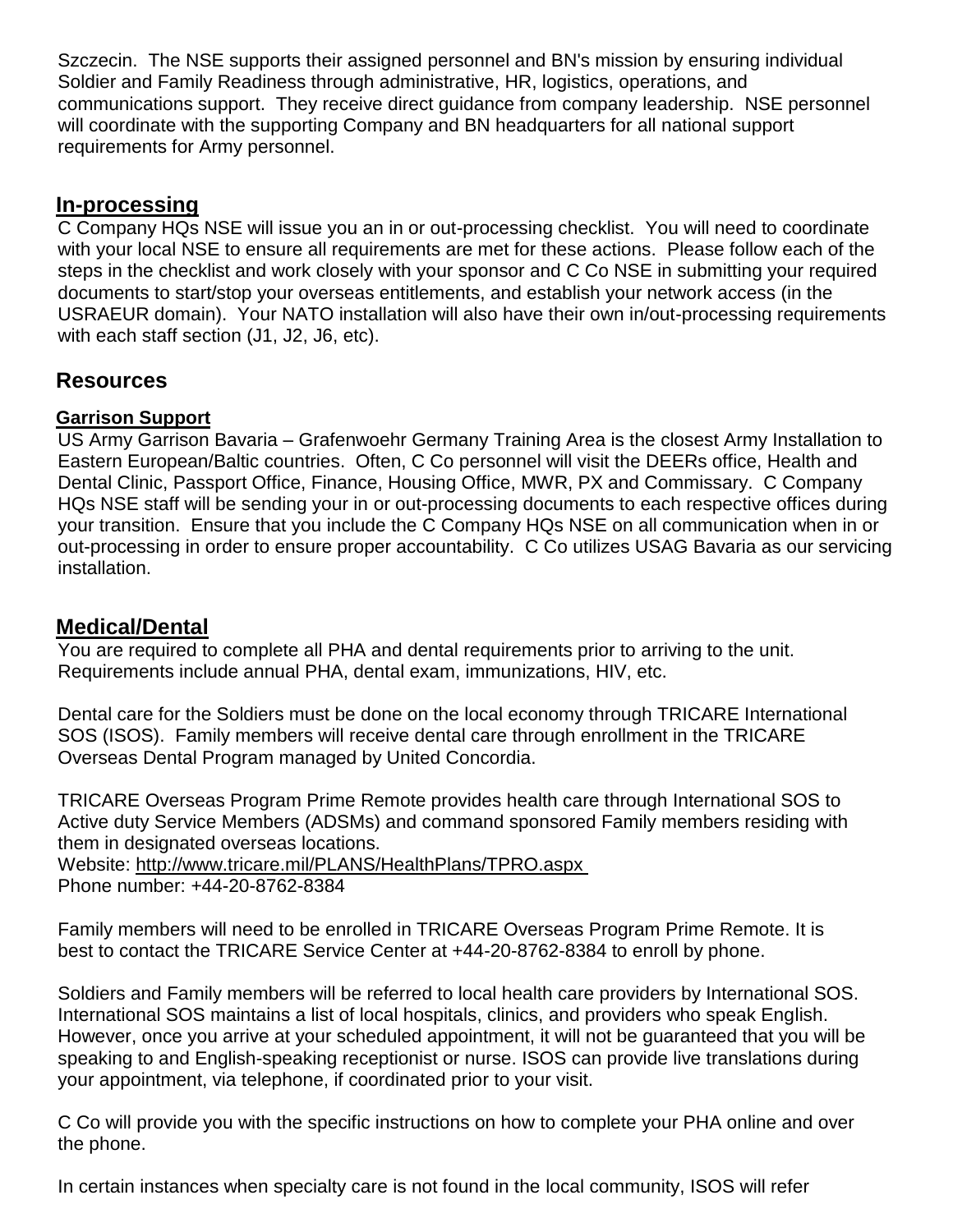Soldiers and Family members to the most appropriate location where the specialty care can best be provided, which may be Grafenwoehr Medical Facility or Landstuhl Military Medical Center.

#### **Graf Medical &Dental Clinic Hours of Operation**:

Mon-Fri 0730-1630, closed for federal holidays. Appointments +49 6371-9464-3000

### **Schools**

There is no DoD School in Riga, but there are international schools that serve the NATO community. International School of Riga and the International School of Latvia are multicultural international learning communities using English language instruction, with other languages available. We encourage you to contact the schools and request a consultation to determine which school will meet your child's needs. Unfortunately, no other options exist for English-language schools in the area. Please work with your sponsor and the company to set up your NDSP (non-DoD Schools Program) packet to process tuition costs. The full cost of these private schools are covered by DoDEA.

Please visit [https://www.dodea.edu/nonDoD/,](https://www.dodea.edu/nonDoD/) which provides NDSP families with specific information in an organized manner that will help them transition into NDSP as seamlessly as possible. The website for International Baccalaureate (IB) Organization, [http://www.ibo.org/,](http://www.ibo.org/) provides good information about the IB curriculum which is offered at both international schools listed below.

International School of Riga,<https://isriga.lv/> Kalnciema iela 118, Zemgales priekšpilsēta, Rīga, LV-1046, Latvia +371 6762 4622

International School of Latvia,<https://www.isl.edu.lv/> Meistaru iela 2a, Pinki, LV-2107, Latvia [+371 67 755 146](https://www.google.com/search?q=international+school+riga&npsic=0&rflfq=1&rlha=0&rllag=56940179,23971364,4013&tbm=lcl&ved=2ahUKEwj5l9KH6LjdAhVlk-AKHXIjBlMQtgN6BAgCEAQ&tbs=lrf:!2m1!1e2!3sIAE,lf:1,lf_ui:2&rldoc=1)

*SM's ARE REQUIRED TO REGISTER SCHOOL AGED DEPENDENTS WITH THE NON\*DOD SCHOOLS PROGRAM, NDSP. ACCESS THE STUDENT ON LINE REGISTRATION (SOR) AT THIS LINK: HTTPS://WWW.DODEA.EDU/NONDOD/PROCEDURES/INDEX.CFM FOR ASSISTANCE WITH REGISTRATION, EMAIL NDSP.MANAGEMENT@HQ.DODEA.EDU OR CALL CIV 571-372-5863/1897 DSN 312-372-5863/1897.*

### **Housing**

There is no Government Quarters/Housing available. Families must reside in Private Leased Housing. Many of the local quarters may be smaller than what some Americans are accustomed to, but there are suitable housing available. The housing office in Ansbach, Germany will be processing your request to reside on the economy, lease agreement, realtor fee and other documents. Please contact the following personnel and the C Company HQs NSE when you arrive to anticipate their administrative requirements.

Kirstin Boynton, GM Claudia Price, GM USAG Ansbach Housing USAG Ansbach Housing E-mail: [Kirstin.s.boynton2.ln@mail.mil](mailto:Kirstin.s.boynton2.ln@mail.mil) E-mail: claudia.price.ln@mail.mil DSN: 314-467-3696 DSN: 314-467-3696 Comm: +49 9802-83-3696 Comm: +49 9802-83-3696

NATO/Remote Site Manager NATO/Remote Site Customer Assistant

You will find some housing without bedroom closets, yet the overall living quarters comfortable and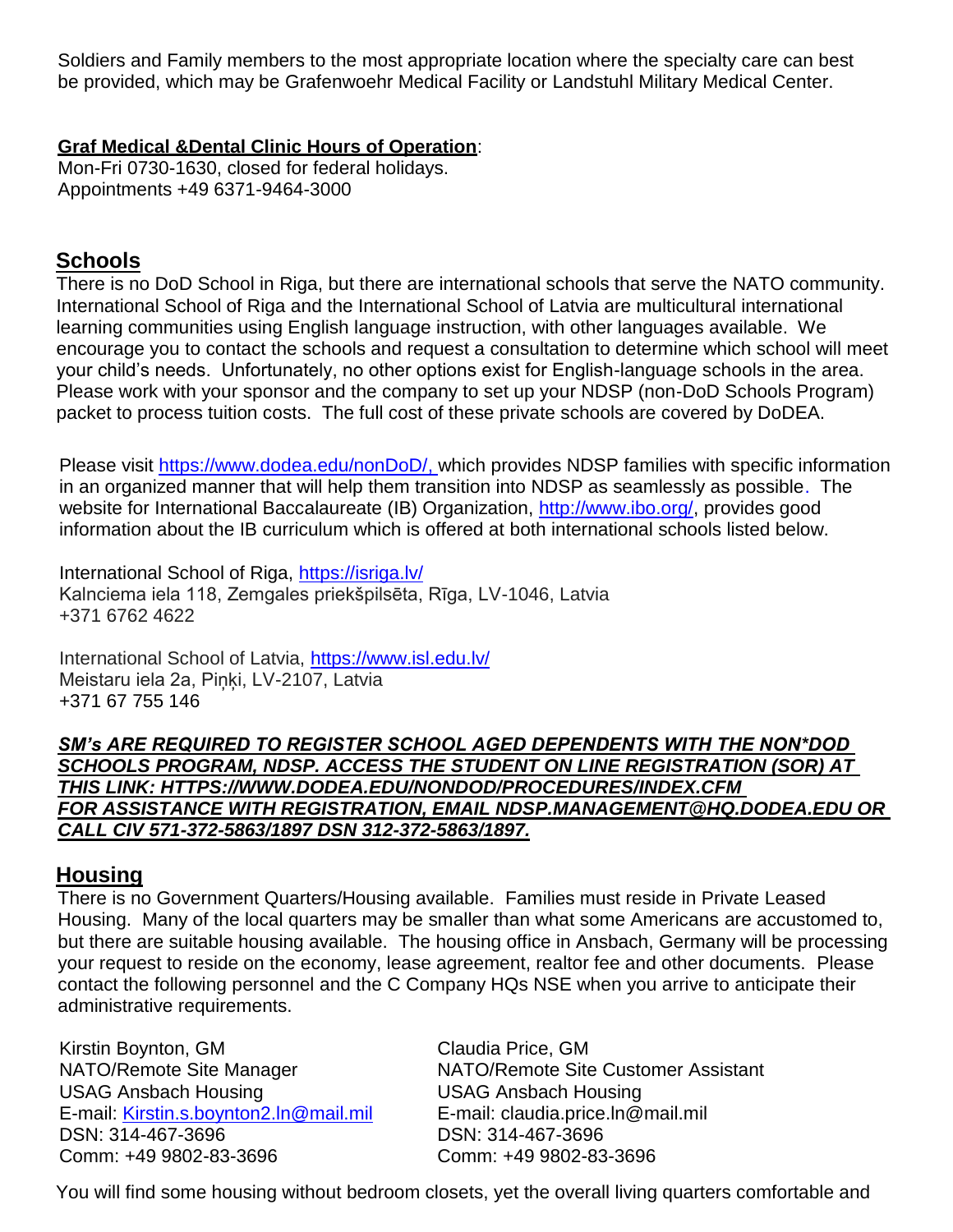accommodating. Having a positive outlook and considering ways to adapt to a completely different culture will enable you to overcome this culture shock more quickly. Many of the electrical appliances you currently own cannot be used on the European 220 voltage systems. However, most smart devices like cellphones, laptops and tablets can be plugged in to the wall via an adapter

Other 120v appliances will require a step-down transformer, which you can purchase after you arrive. It will be possible to order transformers via amazon and have them delivered to your new DPO, but please see the mail information regarding logistics, timeliness and size restrictions. Other host nation online retailers may be a good option for delivering goods to your home, but do ask for recommendations for reputable stores.

Reliable real estate companies:

- [Ober-Haus](http://www.ober-haus.lv/)
- [Latio](http://latio.lv/en)
- **[Estatelatvia](http://estatelatvia.com/en/)**
- [Arco Real Estate](http://www.arcoreal.lv/en/)

### **Passports/Visa**

Family members and US Government civilians traveling overseas are required to have passports. Official or "no-fee passports" can be obtained at Government expense. The application process may take 4 to 6 weeks, so, you should begin the passport application process as soon as you receive your travel orders.

A birth certificate with a raised seal is required to apply for a passport. You can request a birth certificate from the Bureau of Vital Statistics in the state where you were born. Adoption decrees, marriage and/or divorce decrees may be required for personnel getting a passport with a different name than the name that appears on the birth certificate. The U.S. State Department requires both parents' consent for new passports for children less than 14 years old. If one parent is unavailable because of geographic separation, divorce, or other circumstances, the parent applying for a child's passport must obtain a signed statement from the absent parent that grants permission to take the child overseas.

Tourist passports are needed for personal travel in Europe. You may apply for tourist passports on arrival, but for convenience it is recommended that you should apply for the tourist passport while you're still residing in the United States. You can find more information on tourist passports from your local personnel services detachment, passport office nearest you, or from the U.S. State Departments official website at [http://travel.state.gov.](http://travel.state.gov/)

### **Mail**

U.S. mail will be supported through the U.S. Embassy in Riga. Your sponsor will be able to assist you in gaining your Embassy access and mail box set-up. Size restrictions do apply for parcels, which is often 18" by 18" to allow for room in a plastic mail delivery bag. However, we have seen larger items be delivered, but it is not guaranteed.

### **Banking**

As you will discover, internet, cellular and TV providers, utilities and contract-based services require a host nation bank account for payment. The local currency is Euros. Banking in Latvia is very similar to banking elsewhere once you have the account set up. Each bank will have differences in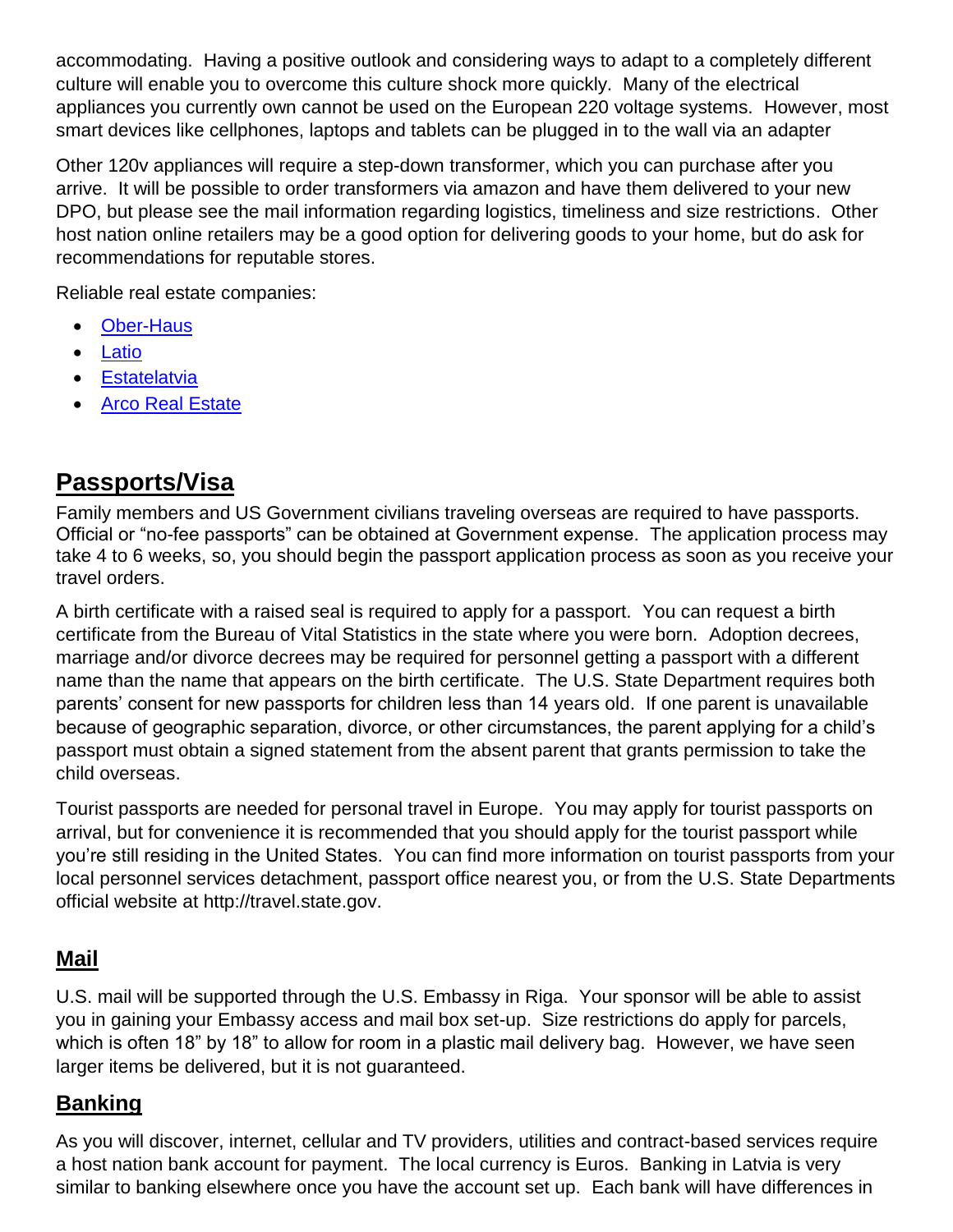fees and account options, but ultimately they all provide the same service. You are not required or have to set up a local bank account; however it will be important to know your bank's International Bank Account Number (IBAN) and/or SWIFT number. The IBAN will almost always be needed when paying bills, tickets or contract services online.

A reliable banking option is Service Credit Union, which has an option for international bill pay. Please visit<https://servicecu.org/> for more information about becoming a member.

### **Vehicles**

**License**: Foreign driver may drive a vehicle in Latvia, if in possession of:

- Driving license issued in EU Member state or in EFTA country;
- Driving license where categories thereof are indicated in accordance with 1968 Vienna Convention "On Road Traffic";
- Driving license where categories thereof are not indicated in accordance with 1968 Vienna Convention "On Road Traffic". A person having such a Driving license may drive a vehicle corresponding to the category B only, provided it is allowed in the country where this Driving license has been issued. When entries in the Driving license are not made in Latin letters, a person has to submit notarized certified translation into Latvian.

Category B –mechanical vehicles, except for A category motorcycles, whose laden weight does not exceed 3500 kg and which are constructed and designed for the carriage of not more than eight passengers in addition to the driver, as well as the connection of such road tractor with trailer, the laden weight of which does not exceed 750 kilograms. The connection of this category road tractor with trailer is permitted, the laden weight of which does not exceed 750 kilograms if the laden weight of such connection does not exceed 4250 kilograms.

#### **Registration**:

- A copy of the title will need to be provided to Legad or J-1.
- That individual will submit a document to the Ministry of Foreign Affairs (MoFA) which will allow you to register the vehicle.
- You will need to take your car to the CSDD. There are three buildings you will need to visit the verification of components building, registration/plates building and the inspection building.
- In the verification building your VIN will be checked against your title. At the end you will get a piece of paper with the verification of the vehicle.
- At the registration/plates building you will take your old plates, if you have any, with all your documents to register your car and get your plates.
- Lastly you will need to pass the technical inspection. The technicians will complete a bumperto-bumper, top to bottom, inspection that states any deficiencies. If there are any deficiencies, you can get a temporary sticker (30 days) but will need to get them corrected and have the vehicle re-inspected. If you pass, you will be valid to drive for a year before needing another inspection.

**Fuel**: Fuel in Europe can cost up to three times the cost in the U.S. A tax exemption on petrol and fuels for privately owned vehicles is authorized, but limited to 250 liters per month.

### **Transportation**

The Transportation office is located on USAG Bavaria – Grafenwoehr in Building 244. The arrival of Household Goods (HHG) will be coordinated through this office. Your sponsor will assist you in working with transportation personnel to ensure the location of delivery once you find a home. Once your housing contract is complete, you can track your move at: [http://www.move.mil/.](http://www.move.mil/) Upon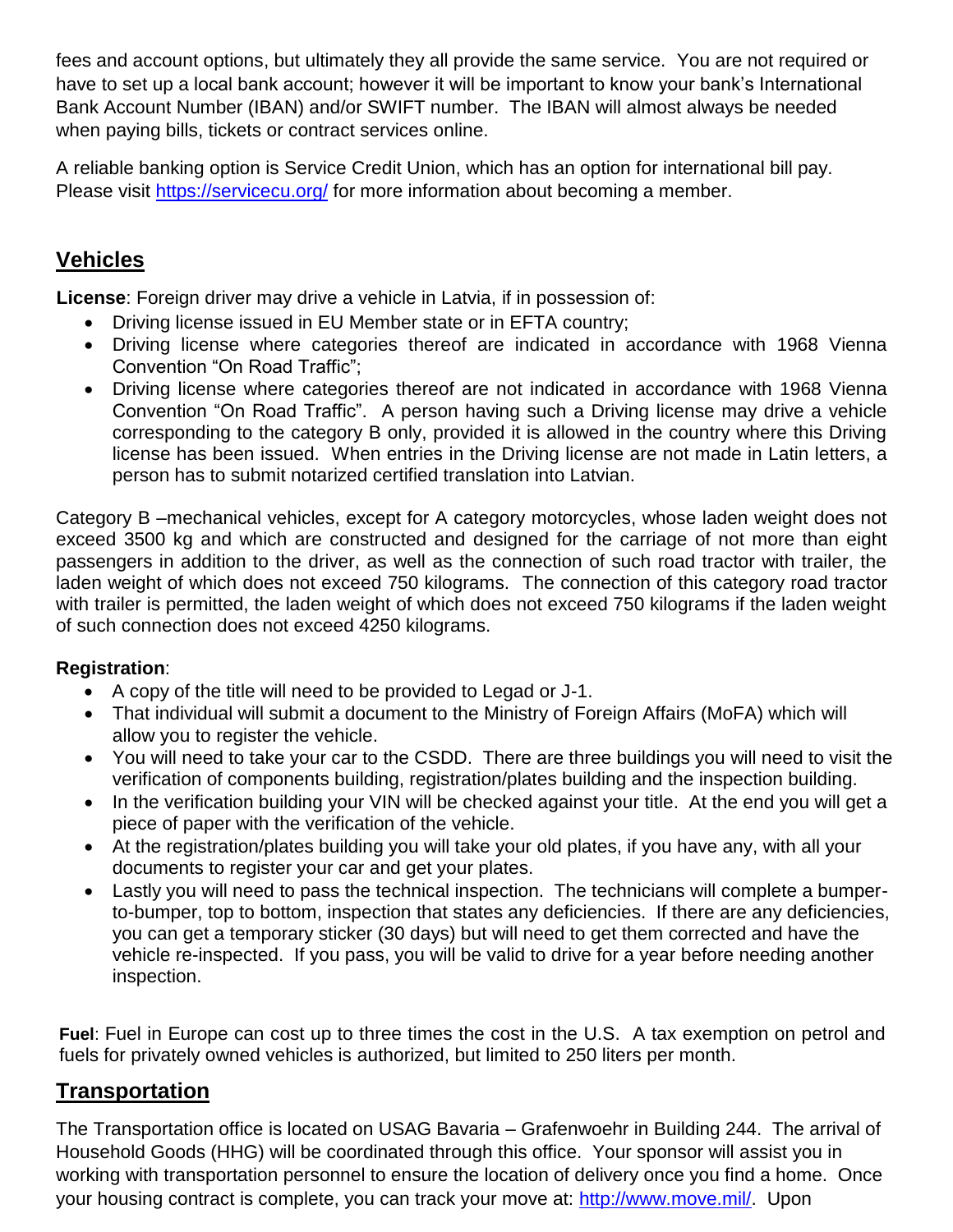notification of a shipment's arrival, you must schedule a delivery date and be at your quarters on that date to accept delivery. HHG shipments for newcomers to your location should not include Personally Owned Firearms (POF). Host nation law is to absolutely minimize the import of weapons. The need to have a weapon must be proven by the local authorities and there is no guarantee request will be approved. Newcomers will not have the option to store POFs in the unit arms room, due to the limited available space or prohibition of POFs on your orders.

### **IT Support**

It support is not available at Latvia. Instead this service is found at the C Co HQ at Szczecin. The company will process NIPR account requests and issue NIPR computers and hotspot devices. VPN access can also be requested from the C Company HQs NSE if needed. Most of your emails will be on NATO Secret servers; the VPN can be used to access your .mil emails.

### **Reassignments**

When a SM out-processes from C Co their main POC is the C Company HQs NSE in Szczecin, Poland. The Company coordinates issuance of PCS orders from the BN MPD/S1 at Mons, Belgium and coordinates all out-processing requirements such as transportation and housing with the USAGs in Ansbach and Grafenwoehr.

### **Clearance**

The NATO Secret, SF86 renewals, and other clearances are processed by the AFNORTH Bn S2 through the NSE at C Co HQ in Szczecin. If fingerprints are required, the Service member must travel to Grafenwoehr on TDY.

### **Hand Receipts**

The property books are controlled by the Company Commander at C Co HQ Szczecin, Poland.

### **UCMJ**

UCMJ Company Grade is held by the Company Commander at Szczecin Poland C Co HQ. UCMJ Field Grade is held by the AFNORTH Battalion Commander at Mons, Belgium. GCMCA is held by the 7<sup>th</sup> ATC at Grafenwoehr SCMCA for E1 through E7 will be held by the AFNORTH Battalion Commander at Mons, Belgium. SCMCA E8 and above will be held at 7th ATC at Grafenwoehr.

### **Required Documents to Carry With You**

You should hand carry the following important documents with you:

PCS orders.

Medical, dental, and Immunization Records.

Marriage Certificates, Divorce Decrees, and Birth Certificates

Passports (Soldier and family members).

Social Security Cards.

Wills and Powers of Attorney.

Education Records.

Car titles and shipping papers, car registrations, car insurance policies and driver's license.